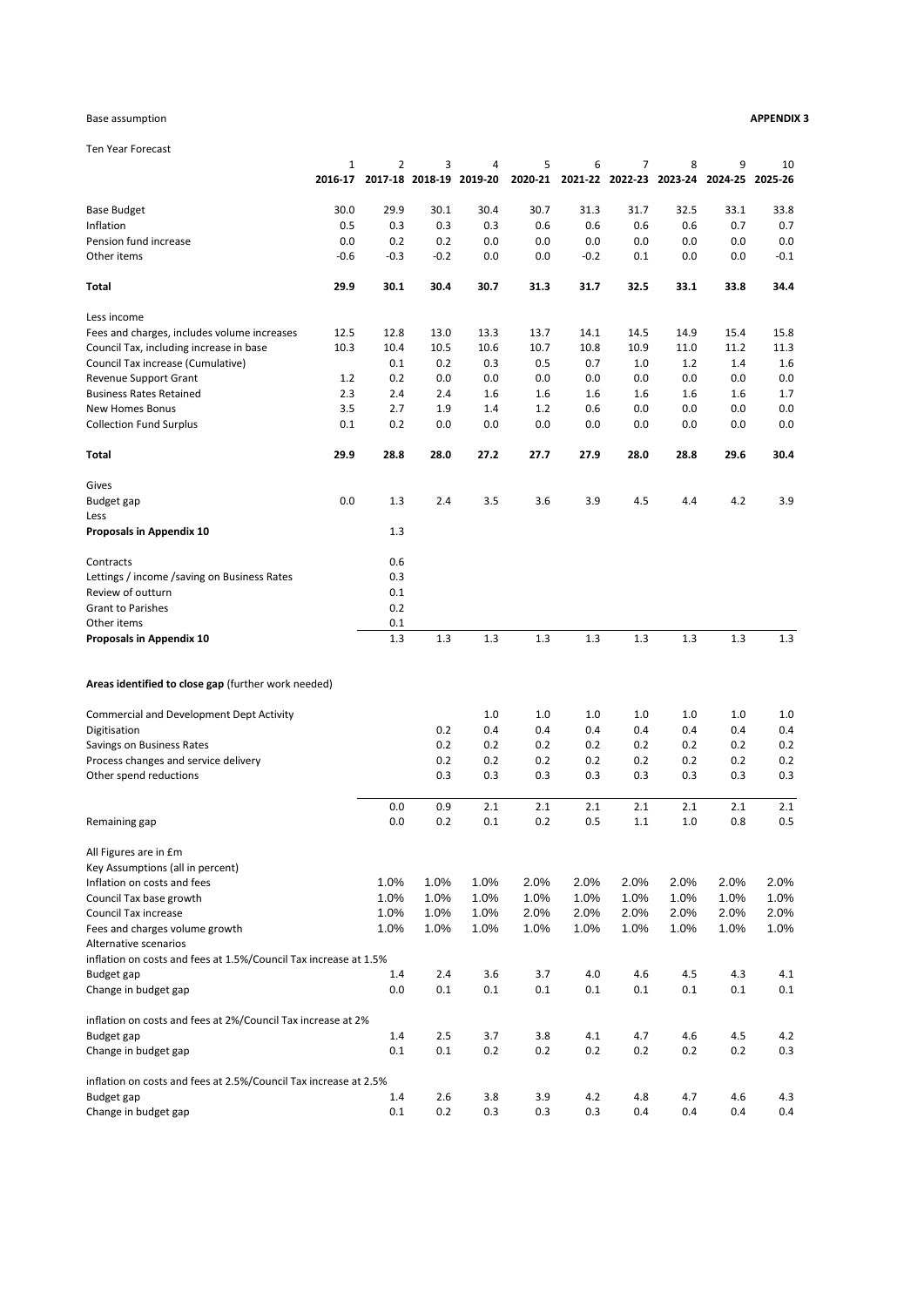### **FINANCIAL PROFILE 2017/18**

| 2016/2017<br>£'000      |                                        |                                                                                                                    | 2017/2018<br>£'000           |
|-------------------------|----------------------------------------|--------------------------------------------------------------------------------------------------------------------|------------------------------|
|                         | <b>GENERAL FUND</b>                    |                                                                                                                    |                              |
| 17,482                  | <b>Budget</b>                          |                                                                                                                    | 28,757                       |
| 4,260                   | - replacing redistributed NNDR and RSG | Support from Government (Start Up Funding Assessment)                                                              | 2,600                        |
| 2,994                   | New Homes Bonus Grant                  |                                                                                                                    | 2,700                        |
| 1,500<br>0<br>1,500     | General Balance -                      | <b>Brought Forward</b><br><b>Added During Year</b><br><b>Estimated Usage During Year</b><br><b>Carried Forward</b> | 3,157<br>0<br>(973)<br>2,184 |
|                         | <b>HOUSING REVENUE ACCOUNT</b>         |                                                                                                                    |                              |
| 16,580                  | <b>Gross Expenditure</b>               |                                                                                                                    | 9,860                        |
| 28,023                  | Income                                 |                                                                                                                    | 28,006                       |
| 2,352<br>7,168<br>9,520 | <b>Balances</b><br>$\sim 100$          | <b>Brought Forward</b><br>Added/Used During Year<br><b>Carried Forward</b>                                         | 9,520<br>14,189<br>23,709    |
|                         | <b>CAPITAL SPENDING</b>                |                                                                                                                    |                              |
| 2.873                   |                                        | General Fund Approved Forward Programme                                                                            | 0                            |
| 12,088                  | Housing Investment Programme           |                                                                                                                    | 13,720                       |

|          | <b>COUNCIL TAX at Band D</b>                        |          |                |
|----------|-----------------------------------------------------|----------|----------------|
| 168.28   | St Albans District Council (average)                | 169.96   | 1% increase    |
| 39.75    | Parish Councils (average)                           | 42.06    | 5.8% increase  |
| 208.03   | <b>Total District and Parishes (average)</b>        | 212.02   | 1.92% increase |
| 1,186.62 | <b>Hertfordshire County Council</b>                 | 1,245.83 | 4.99% increase |
| 147.00   | Hertfordshire Police and Crime Commissioner Precept | 152.00   | 3.4% increase  |
| 1,541.65 | <b>Total Council Tax at Band D</b> (average)        | 1,609.85 | 4.42% increase |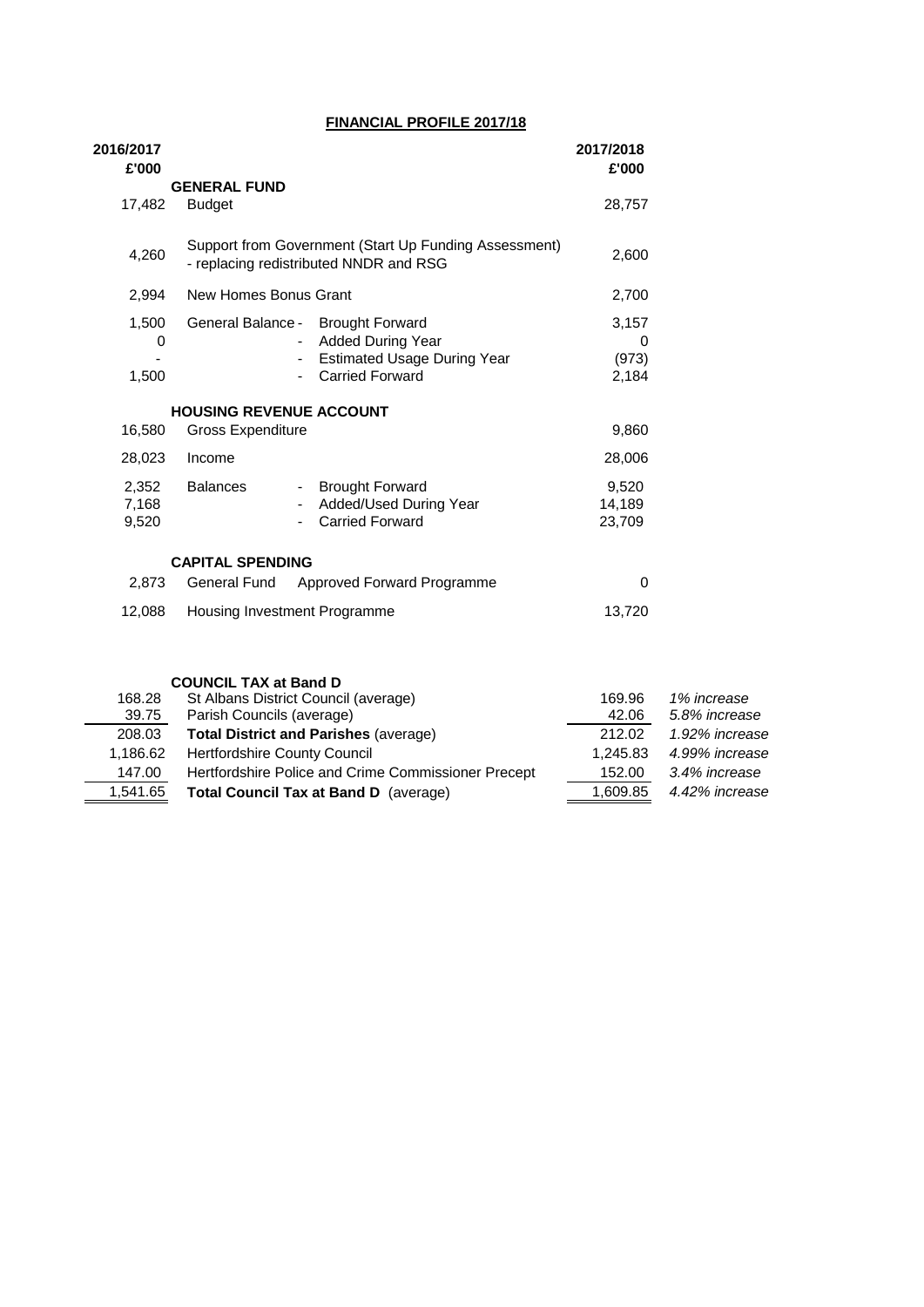### **SUMMARY OF GENERAL FUND BUDGETS 2016-17 TO 2018-19**

| <b>Budget</b><br>2016-17 | Portfolio                                                                                                                                                           | <b>Budget</b><br>2017-18 | <b>Forecast</b><br>2018-19 |
|--------------------------|---------------------------------------------------------------------------------------------------------------------------------------------------------------------|--------------------------|----------------------------|
| £                        |                                                                                                                                                                     | £                        | £                          |
|                          | 2,211,730 Community Engagemnt & Localism                                                                                                                            | 1,905,650                | 1,845,330                  |
|                          | 7,823,210 Environmental                                                                                                                                             | 7,561,790                | 7,469,270                  |
|                          | 1,140,010 Housing General Fund                                                                                                                                      | 1,589,410                | 1,624,410                  |
| 2,820,990 Planning       |                                                                                                                                                                     | 2,744,100                | 2,779,020                  |
|                          | 3,081,450 Chair Cab Resources (Direct)                                                                                                                              | 3,084,780                | 4,006,330                  |
|                          | 206,850 Chair Cab Resources (Support)                                                                                                                               | 366,660                  | 28,040                     |
|                          | 3,196,960 Sports, Leisure & Heritage                                                                                                                                | 1,986,940                | 2,186,880                  |
| 20,481,200               |                                                                                                                                                                     | 19,239,330               | 19,939,280                 |
|                          | (3,134,160) Capital Charges Credit                                                                                                                                  | (3,235,720)              | (3,235,720)                |
|                          | Pensions Accounting Adjustment                                                                                                                                      |                          |                            |
|                          | (60,000) Contribution from Balances                                                                                                                                 |                          | 0                          |
|                          | 17,287,040 Net Expenditure before Government Support                                                                                                                | 16,003,610               | 16,703,560                 |
|                          | <b>Government Support:</b><br>- Contribution from NNDR Pool<br>- Formula Grant Allocation<br>Start Up Funding Assessment (from 2013-14 replacing redistributed NNDR |                          |                            |
| (3,478,990)              | and RSG)                                                                                                                                                            | (2,682,360)              | (2,400,000)                |
| (3,526,940)              | New Homes bonus                                                                                                                                                     | (2,724,450)              | (1,900,000)                |
|                          | 0 Council Tax Freeze Grant                                                                                                                                          | 0                        | 0                          |
|                          | 10,281,110 NET EXPENDITURE AFTER GOVERNMENT SUPPORT                                                                                                                 | 10,596,800               | 12,403,560                 |
|                          | (50,000) BALANCE TRANSFERRED FROM COLLECTION FUND<br>BALANCE TRANSFERRED TO BUSINESS RATES COLLECTION FUND                                                          | (200,000)                | 0                          |
|                          | 10,231,110 NET REQUIREMENT FROM COUNCIL TAXPAYERS                                                                                                                   | 10,396,800               | 12,403,560                 |
|                          | 1,689,000 General Fund Balance Brought Forward<br>Increase in Working Balance                                                                                       | 3,157,000                | 2,183,930                  |
|                          | (210,000) Taken from General Fund Balances (expected use)                                                                                                           | (973,070)                | (500,000)                  |
|                          | 1,479,000 Estimated General Fund Balance Carried Forward<br>(NB Working Balance of a minimum of £1,500,000)                                                         | 2,183,930                | 1,683,930                  |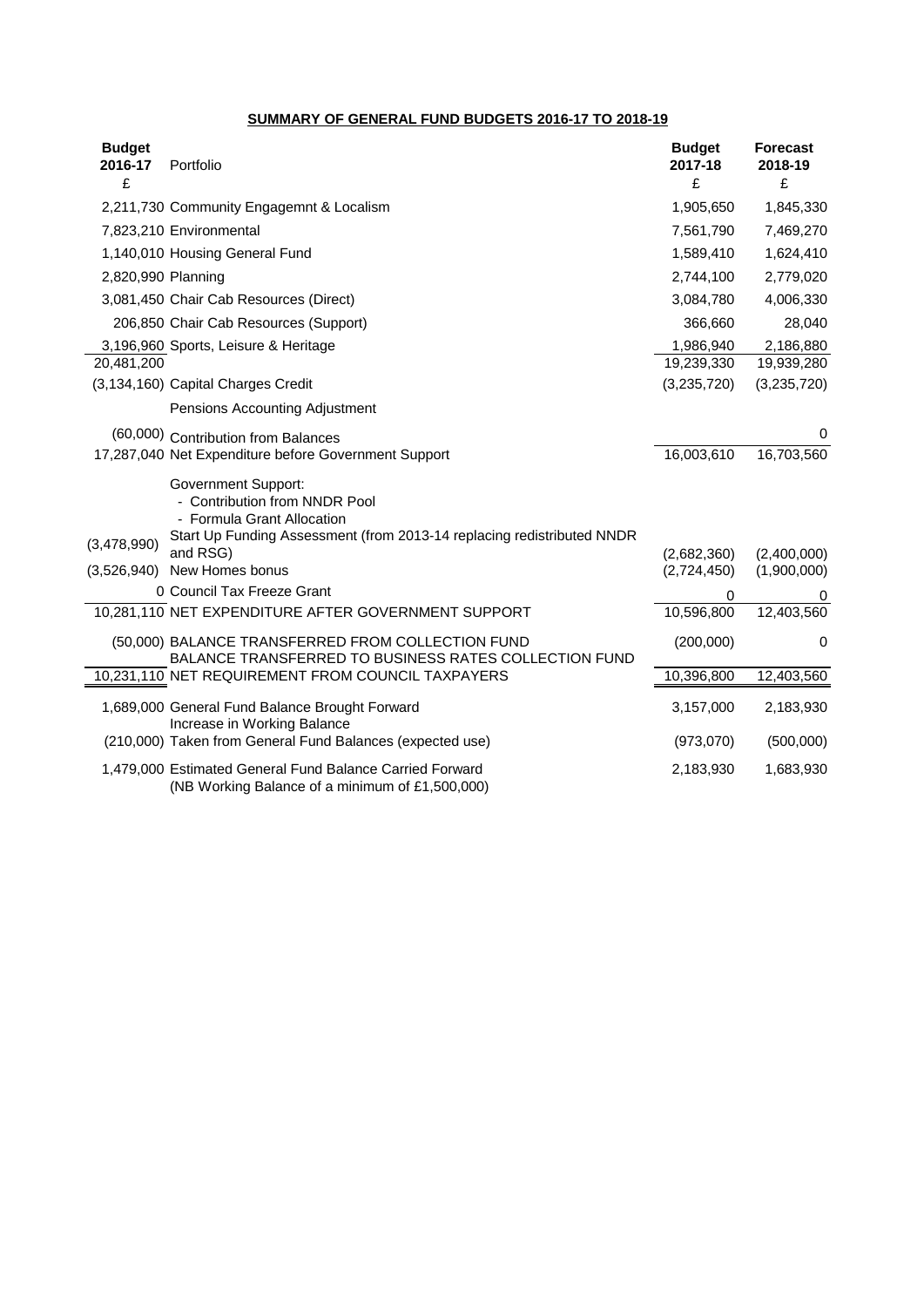## **SUMMARY OF GENERAL FUND BUDGETS**

# **WHERE COSTS ARE SUBSEQUENTLY RECHARGED TO OTHER SERVICES**

| <b>Budget</b><br>2016-17 | <b>Portfolio</b>                                                                         | <b>Budget</b><br>2017-18    | <b>Estimate</b><br>2018-19 |
|--------------------------|------------------------------------------------------------------------------------------|-----------------------------|----------------------------|
| £                        |                                                                                          | £                           | £                          |
| 1,164,690                | Community Engagement & Localism                                                          | 1,233,350                   | 1,233,350                  |
| 462,190                  | Environmental                                                                            | 460,040                     | 460,040                    |
| 229,010                  | <b>Housing General Fund</b>                                                              | 306,230                     | 306,230                    |
| 1,232,290                | <b>Planning &amp; Conservation</b>                                                       | 1,523,260                   | 1,456,790                  |
| 60,570                   | Resources (Direct)                                                                       | $1,510 -$<br>$\blacksquare$ | 1,510                      |
| 6,149,820                | Resources (Support)                                                                      | 5,690,690                   | 5,623,240                  |
| 9,298,570                | TOTAL OF COSTS RECHARGED TO DIRECT SERVICES AND<br><b>INCLUDED WITHIN THOSE SERVICES</b> | 9,212,060                   | 9,078,140                  |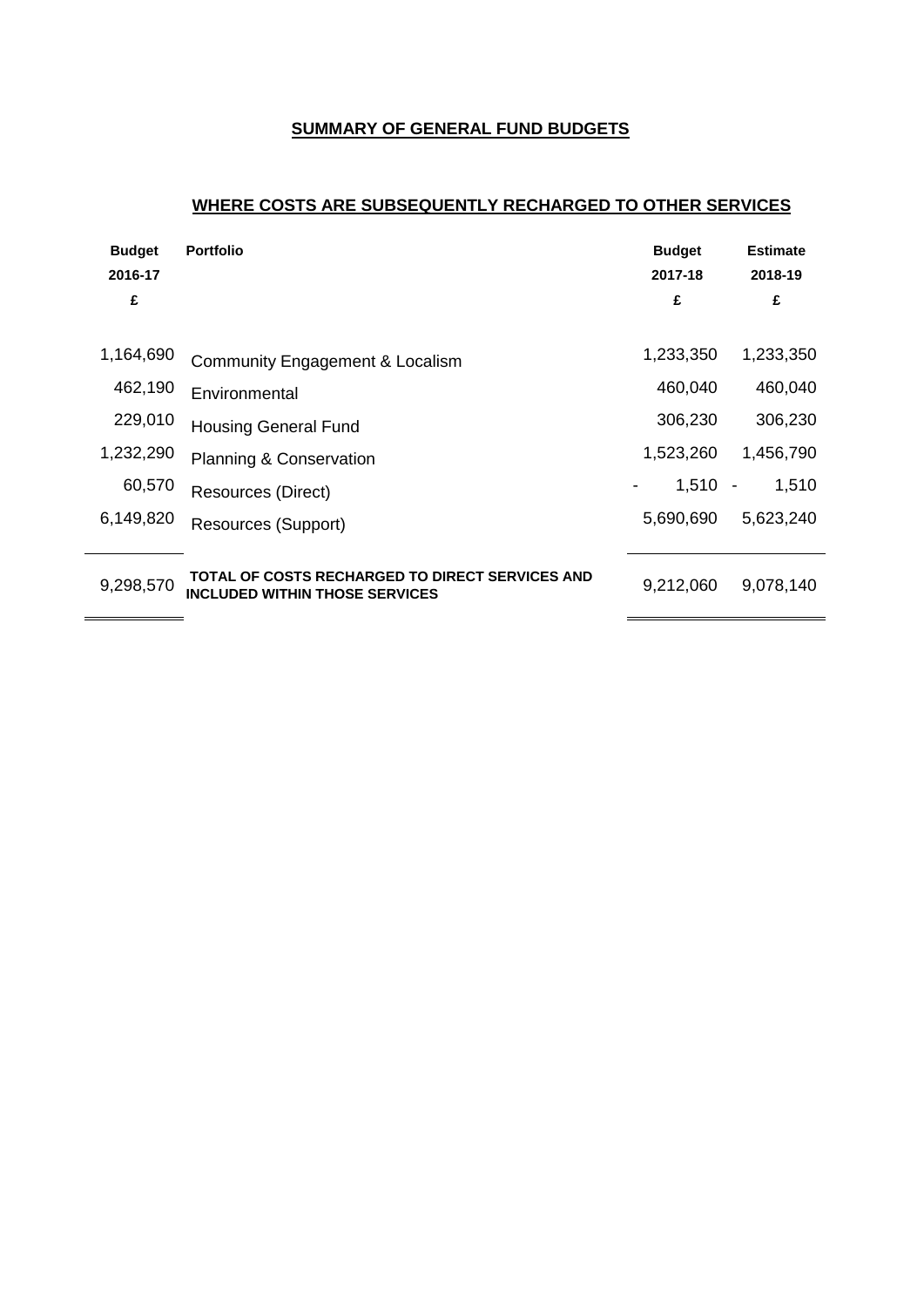## **Community Engagement & Localism Portfolio**

| <b>Budget</b> | Cost   |                                       | <b>Budget</b> | Forecast    |                                      |
|---------------|--------|---------------------------------------|---------------|-------------|--------------------------------------|
| 2016-17       | Centre | <b>Direct Services</b>                | 2017-18       | 2018-19     |                                      |
| £             |        |                                       | £             | £           |                                      |
| 175,230       | 1205   | <b>Community Protection</b>           | 170,440       | 170,440     |                                      |
|               | 1207   | <b>Community Safety Fund</b>          | 0             | 0           |                                      |
| 315,390       | 1210   | <b>CCTV</b>                           | 319,260       | 319,260     |                                      |
| 651,360       | 1215   | Members                               | 650,910       | 650,910     |                                      |
| 2,130         | 1220   | Civic Activities                      | 1,720         | 1,720       |                                      |
| 185,760       | 1222   | Mayoralty                             | 176,820       | 176,820     |                                      |
| 10,610        | 1225   | <b>Town Twinning</b>                  | 8,240         | 8,240       |                                      |
| 236,700       | 1230   | Elections                             | 189,950       | 318,720     |                                      |
| 224,080       | 1235   | <b>Electoral Registration</b>         | 204,290       | 204,290     |                                      |
| 155,230       | 1256   | Policy and Sustainability             | 23,870        | 23,870      |                                      |
|               | 1257   | Economic Development                  | 96,010        |             | 96,010 ex Planning                   |
| 27,440        | 1259   | <b>Project Delivery</b>               | 54,180        | 54,180      |                                      |
| 13,000        | 1261   | <b>Professional Services</b>          | 26,220        | 26,220      |                                      |
| 49,100        | 1540   | Animal Welfare                        | 50,720        | 50,720      |                                      |
| 24,270        | 1545   | Removal of Abandoned Vehicles         | 30,680        | 30,680      |                                      |
| 58,750        | 1575   | Licensing                             | 45,710        | 45,710      |                                      |
| 470           | 1578   | <b>Externally FundedTaxi Schemes</b>  | 240           | 240         |                                      |
| (19, 150)     | 1580   | Hackney Carriages & Private Hire      | (9,530)       | (9,530)     |                                      |
| 34,340        | 1585   | Market                                | 23,870        | 23,870      |                                      |
| 6,900         | 1586   | <b>Christmas Market</b>               | 45,150        | 45,150      |                                      |
| 10,750        | 2635   | Nomansland Common                     | 10,860        | 10,860      |                                      |
| 8,950         | 2640   | <b>Bricketwood Common</b>             | 9,040         | 9,040       |                                      |
| (85, 740)     | 2800   | Cemeteries                            | (81, 140)     | (81, 140)   |                                      |
| 0             | 2810   | West Herts Crematorium                | 140           | 140         |                                      |
| 4,540         | 2820   | <b>Closed Churchyards</b>             | 2,690         | 2,690       |                                      |
| 7,200         | 2910   | Jubilee Centre                        | 7,040         | 7,040       |                                      |
| 73,900        | 3056   | Development & Tourism                 | 73,690        | 67,690      |                                      |
| 33,340        | 3057   | Shopmobility                          | 33,230        | 33,230      |                                      |
| 52,800        | 3510   | Scrutiny                              | 57,370        | 57,370      |                                      |
| 1,200         | 5002   | War memorial                          | 1,220         | 1,220       |                                      |
|               | 5007   | <b>Voluntary Sector</b>               | 24,320        |             | 24,320 ex Resources                  |
| 500,610       | 5015   | Grants & Subsidies                    | 513,390       | 463,390     |                                      |
| 334,190       | 5060   | Partnership & Engagement              | 295,670       | 295,670     |                                      |
| 27,070        | 5075   | <b>Land Charges</b>                   | 21,250        | 21,250      |                                      |
| 101,300       | 5080   | <b>Emergency Planning/Resilience</b>  | 89,670        | 89,670      |                                      |
| 5,630         | 5547   | Protection from Eviction              | 4,860         | 4,860       |                                      |
| 70,200        | 6000   | <b>Public Transport</b>               | 76,150        | 16,150      |                                      |
| 62,730        | 6005   | Taxi Voucher Scheme                   | 64,820        | 64,820      |                                      |
| 138,180       | 6020   | Roads Amenity Functions               | 147,020       | 147,020     |                                      |
| (1,908,930)   | 6035   | Car Parks Contract                    | 38,000        | 18,000      |                                      |
| (33,800)      | 6040   | Car Parks Administration              | 169,400       | 169,400     |                                      |
| 209,240       | 6045   | Russell Avenue/Drovers Way Car        | (694, 110)    | (712, 240)  |                                      |
| 520           | 6050   | Civic Centre Car Park                 | (163, 680)    | (167, 440)  |                                      |
| 215,830       | 6055   | Fee Paying Car Parks                  | (871, 200)    | (902, 400)  |                                      |
| (43, 100)     | 6060   | <b>Leased Car Parks</b>               | (84, 100)     | (84, 100)   |                                      |
| 12,370        | 6065   | Free Car Parks                        | 55,680        | 55,680      |                                      |
| (8,090)       | 6070   | Lydekker Car Park                     | 0             | 0           |                                      |
| 1,942,500     |        | <b>Net Budget</b>                     | 1,910,030     | 1,849,710   |                                      |
|               |        | Funding from General Fund balance and |               |             |                                      |
| (109, 510)    |        | <b>Earmarked Reserve</b>              | (58,040)      |             | (58,040) 1257;1259; 1261; 1580; 5007 |
|               |        | Net Budget for Community Engagement & |               |             |                                      |
| 1,832,990     |        | <b>Localism Portfolio</b>             | 1,851,990     | 1,791,670   |                                      |
|               |        | Costs reallocated to other services   |               |             |                                      |
| 527,330       | 1245   | <b>Democratic Services</b>            | 540,980       | 540,980     |                                      |
| 662,650       | 5545   | Legal                                 | 692,370       | 692,370     |                                      |
| 1,189,980     |        |                                       | 1,233,350     | 1,233,350   |                                      |
|               |        | Contribtions to General Fund balance  | 4,340         | 4,340       | 5545                                 |
| (1,189,980)   |        | Recharge to other services            | (1,233,350)   | (1,233,350) |                                      |
| 0             |        |                                       | 4,340         | 4,340       |                                      |
|               |        | <b>Special Reserve</b>                |               |             |                                      |
| 378,740       | 6100   | <b>Decriminalised Parking</b>         | 49,320        | 49,320      |                                      |
|               |        |                                       |               |             |                                      |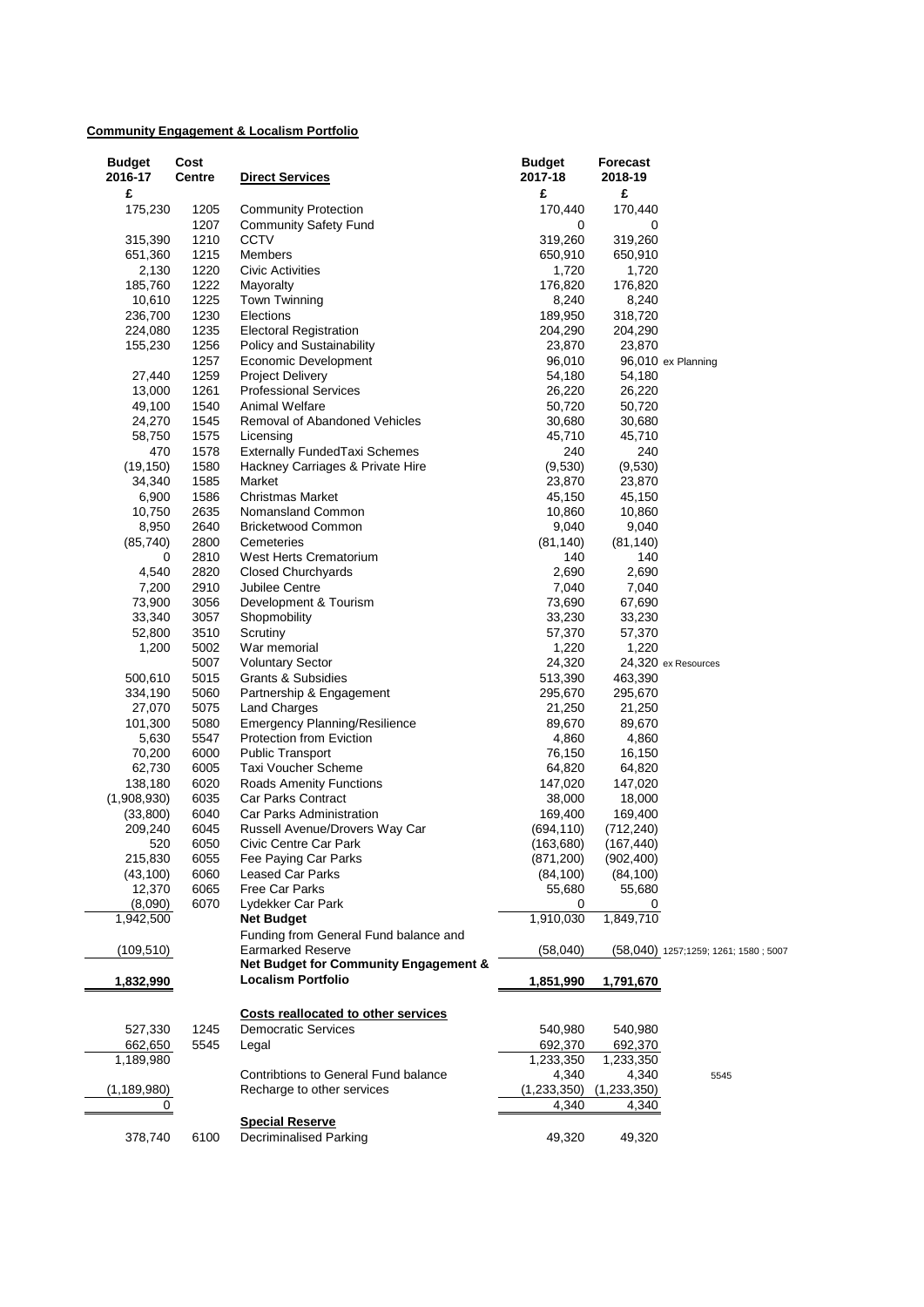# **Environmental Portfolio**

| <b>Budget</b> | <b>Cost</b>   |                                              | <b>Budget</b>  | <b>Forecast</b> |      |
|---------------|---------------|----------------------------------------------|----------------|-----------------|------|
| 2016-17       | <b>Centre</b> | <b>Direct Services</b>                       | 2017-18        | 2018-19         |      |
| £             |               |                                              | £              | £               |      |
| 459,010       | 1505          | <b>Environmental Protection</b>              | 485,060        | 485,060         |      |
| 471,660       | 1520          | Food & Health Safety                         | 474,190        | 476,670         |      |
| 75,120        | 1530          | <b>Pest Control</b>                          | 69,930         | 69,930          |      |
| 252,170       | 1535          | <b>Public Conveniences</b>                   | 316,230        | 316,230         |      |
| 1,766,360     | 1555          | Recycling                                    | 1,725,600      | 1,635,600       |      |
| 1,766,420     | 1560          | <b>Refuse Collection</b>                     | 1,488,430      | 1,488,430       |      |
| 1,498,280     | 1565          | <b>Street Cleansing</b>                      | 1,356,820      | 1,356,820       |      |
| 308,030       | 2600          | <b>Parks Administration</b>                  | 304,730        | 299,730         |      |
| (8,020)       | 2605          | Allotments                                   | (8,620)        | (8,620)         |      |
| 17,940        | 2610          | <b>Clarence Park</b>                         | 25,110         | 25,110          |      |
| 69,710        | 2615          | Other Open Spaces                            | 89,660         | 89,660          |      |
| 28,480        | 2620          | <b>Gardens &amp; Flower Beds</b>             | 18,760         | 18,760          |      |
| 75,880        | 2625          | Playgrounds                                  | 97,560         | 97,560          |      |
| 3,340         | 2630          | <b>Central Nursery</b>                       | 5,360          | 5,360           |      |
| 17,490        | 2645          | <b>Railway Trails</b>                        | 10,890         | 10,890          |      |
| 37,080        | 2650          | Verulamium & Westminster Lodge               | 23,180         | 23,180          |      |
| 22,800        | 2655          | <b>Rothamsted Park</b>                       | 51,270         | 51,270          |      |
| 889,740       | 2700          | <b>Grounds Maintenance Contract</b>          | 923,230        | 923,230         |      |
| 3,100         | 6025          | Drainage & Flood Prevention                  | 4,400          | 4,400           |      |
| 68,620        |               | <b>Contribution to Earmarked Reserve</b>     | 100,000        | 100,000         | 1560 |
|               |               | <b>Net Budget for Environmental</b>          |                |                 |      |
| 7,754,590     |               | <b>Portfolio</b>                             | 7,561,790      | 7,469,270       |      |
|               |               |                                              |                |                 |      |
|               |               | <b>Costs reallocated to other services</b>   |                |                 |      |
| 395,690       | 1500          | <b>Environmental Services Administration</b> | 406,690        | 406,690         |      |
| 52,830        | 5561          | Sustainability & Energy Manage               | 53,350         | 53,350          |      |
| (448,520)     |               | Recharge to other services                   | (460, 040)     | (460,040)       |      |
|               |               |                                              | $\overline{0}$ | 0               |      |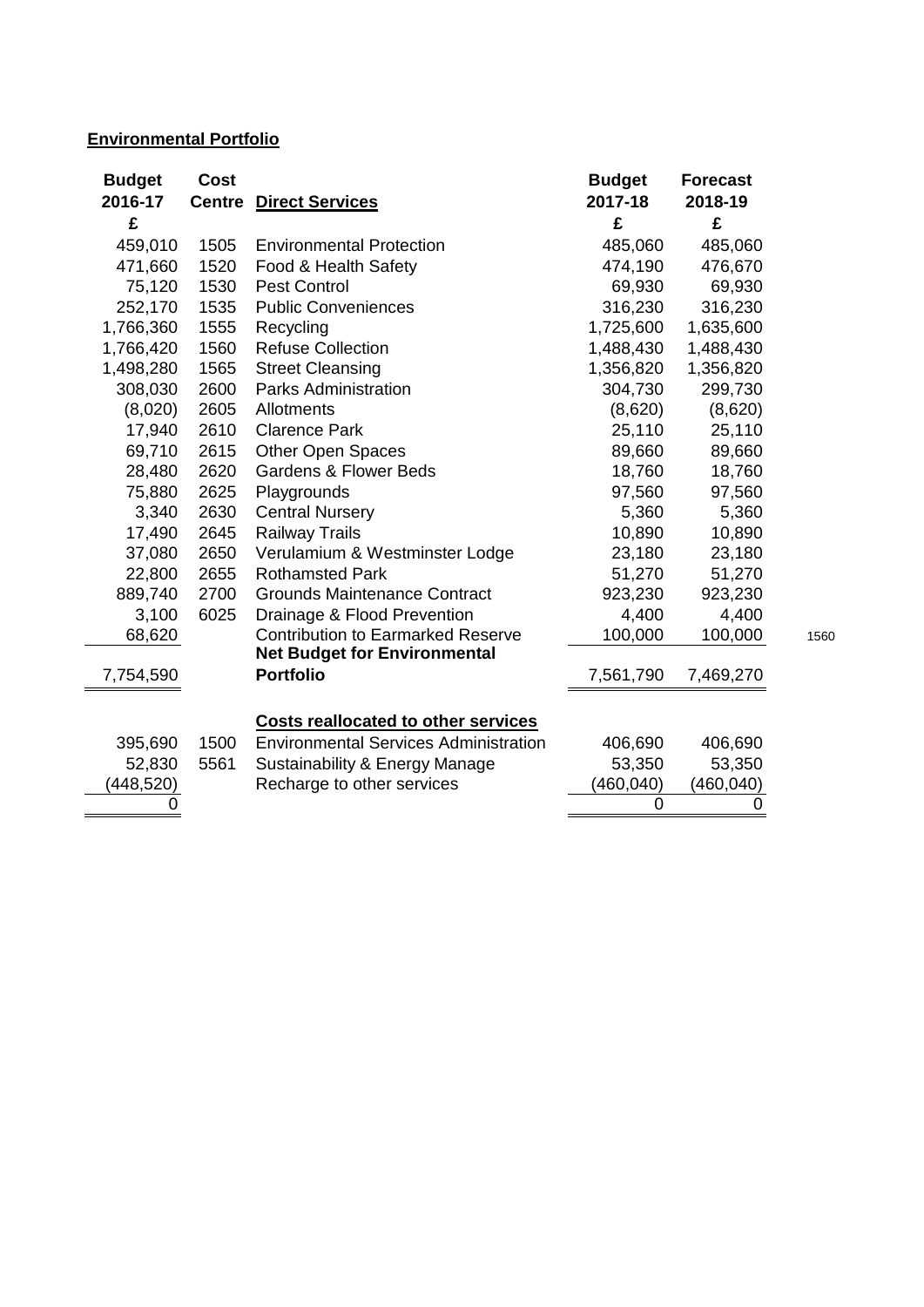# **Housing Services Portfolio (General Fund)**

| <b>Budget</b><br>2016-17 | <b>Cost</b><br><b>Centre</b> | <b>Direct Services</b>                                                                             | <b>Budget</b><br>2017-18 | <b>Forecast</b><br>2018-19 |                                 |
|--------------------------|------------------------------|----------------------------------------------------------------------------------------------------|--------------------------|----------------------------|---------------------------------|
| £                        |                              |                                                                                                    | £                        | £                          |                                 |
| (108, 670)               | 2000                         | <b>Mobile Home Sites</b>                                                                           | (112,860)                | (112,860)                  |                                 |
| (3,060)                  | 2010                         | <b>Sundry Properties</b>                                                                           | (2,820)                  | (2,820)                    |                                 |
| 547,760                  | 2020                         | <b>Homelessness</b>                                                                                | 535,390                  | 535,390                    |                                 |
| 110,990                  | 2030                         | <b>Grounds Maintenance</b>                                                                         | 115,170                  | 115,170                    |                                 |
| 180,000                  | 2050                         | <b>Rent Allowances</b>                                                                             | 180,000                  | 180,000                    |                                 |
| (324,900)                | 2051                         | <b>Rent Rebates</b>                                                                                | (284, 900)               | (284,900)                  |                                 |
| 125,290                  | 2065                         | Affordable Housing                                                                                 | 126,580                  | 108,580                    |                                 |
|                          | 2300                         | <b>Commercial &amp; Development</b>                                                                | 360,260                  | 360,260                    |                                 |
|                          | 2510                         | <b>Community Services Admin</b>                                                                    | 269,110                  |                            | 269,110 was in Sports & Leisure |
| 669,210                  | 5050                         | <b>Benefits Administration</b>                                                                     | 710,600                  | 710,600                    |                                 |
| (56,610)                 |                              | <b>Funding from General Fund</b><br>balance and Earmarked Reserve<br><b>Net Budget for Housing</b> | (307, 120)               | (254,120) 2300;5050        |                                 |
| 1,140,010                |                              | <b>Portfolio</b>                                                                                   | 1,589,410                | 1,624,410                  |                                 |
|                          |                              | Costs reallocated to other<br>services or the Housing<br><b>Investment Programme</b>               |                          |                            |                                 |
| 172,210                  | 2040                         | <b>Home Renovation Grants</b>                                                                      | 170,650                  | 170,650                    |                                 |
|                          | 5555                         | Procurement<br>Recharge to the HIP & other                                                         | 135,580                  | 135,580                    |                                 |
| (172, 210)               |                              | services                                                                                           | (306, 230)               | (306, 230)                 |                                 |
|                          |                              |                                                                                                    | 0                        |                            |                                 |
|                          |                              |                                                                                                    |                          |                            |                                 |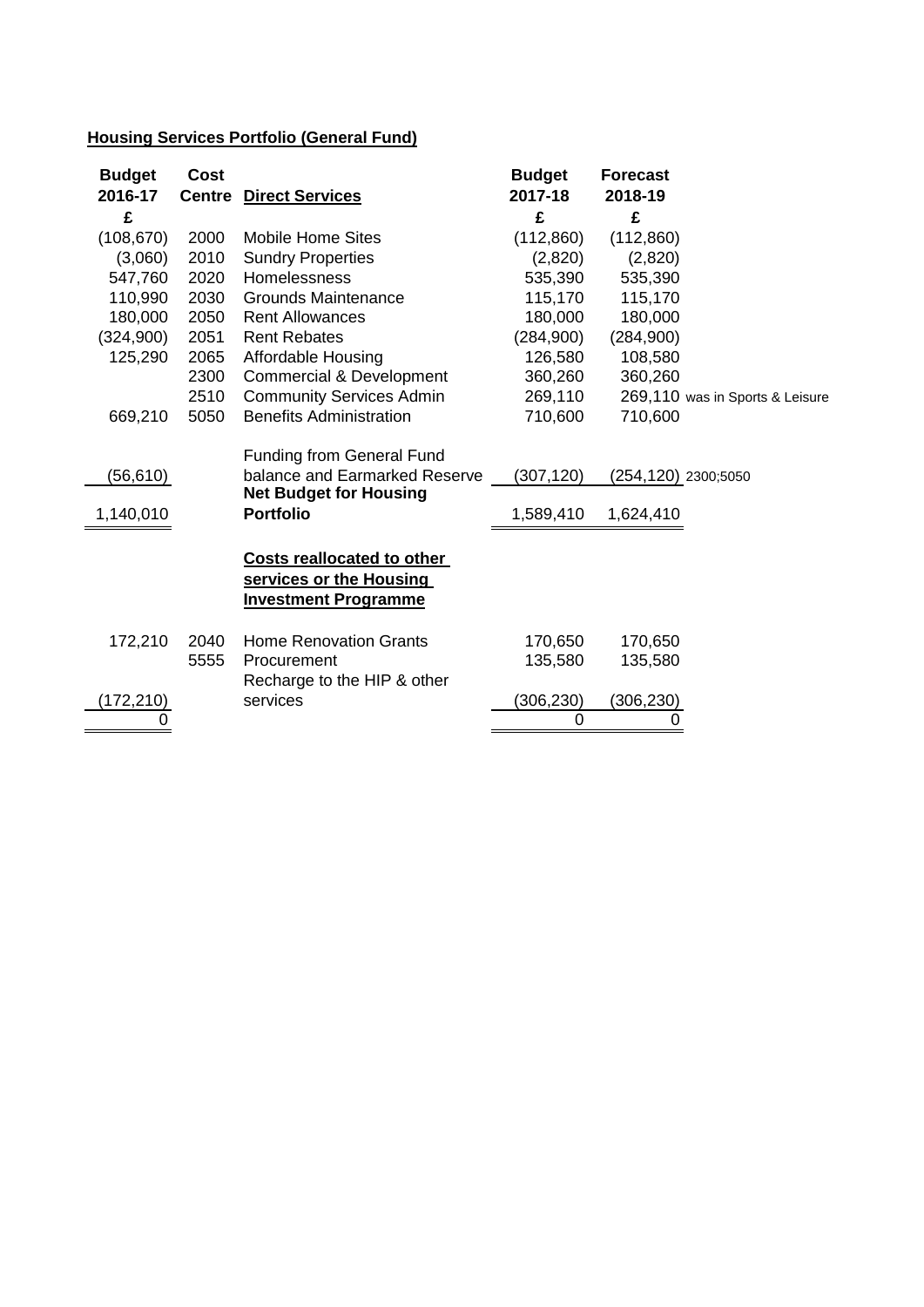# **Housing Services Portfolio HRA (Housing Revenue Account)**

| <b>Budget</b><br>2016-17<br>£'000 |                                                                                                                                                                                                                             | <b>Budget</b><br>2017-18<br>£'000                                           | <b>Budget</b><br>2018-19<br>£'000                                               |
|-----------------------------------|-----------------------------------------------------------------------------------------------------------------------------------------------------------------------------------------------------------------------------|-----------------------------------------------------------------------------|---------------------------------------------------------------------------------|
|                                   | <b>Income</b>                                                                                                                                                                                                               |                                                                             |                                                                                 |
| (575)<br>(770)<br>(341)<br>(360)  | (25,927) Rents - Dwellings (inc heating)<br>- New Build<br>- Service Charges<br>- Garages<br>- Shops and Other<br>- Leaseholders<br>0 Supporting People<br>HRA Investment Income/Mortgage Interest<br>(27,973) Total Income | (25, 779)<br>0<br>(581)<br>(754)<br>(356)<br>(466)<br>0<br>(70)<br>(28,006) | (24, 950)<br>(165)<br>(570)<br>(773)<br>(363)<br>(481)<br>0<br>(70)<br>(27,372) |
|                                   | <b>Expenditure</b>                                                                                                                                                                                                          |                                                                             |                                                                                 |
| 3,521                             | 5,563 Supervision and Management<br>Repairs<br>180 Council Tax for Voids<br>290 Corporate and Democratic Costs<br>9,554 Total Expenditure                                                                                   | 5,574<br>3,752<br>265<br>269<br>9,860                                       | 5,561<br>3,536<br>272<br>275<br>9,644                                           |
|                                   | (18,419) Net surplus of services                                                                                                                                                                                            | (18,146)                                                                    | (17, 728)                                                                       |
|                                   | Loans                                                                                                                                                                                                                       |                                                                             |                                                                                 |
|                                   | 5,130 Interest on Self Financing Loan<br>4,391 Contribution to fund capital<br>2,224 Provision for debt repayment<br>11,745 Transfer to/from reserves                                                                       | 5,067<br>2,122<br>7,000<br>14,189                                           | 4,962<br>1,505<br>8,000<br>14,468                                               |
| 6,041                             | 6,041 Capital Charges                                                                                                                                                                                                       | 6,565<br>6,565                                                              | 6,697<br>6,697                                                                  |
|                                   |                                                                                                                                                                                                                             |                                                                             |                                                                                 |
|                                   | (2,719) Balance brought forward                                                                                                                                                                                             | (2,719)                                                                     | (111)                                                                           |
|                                   | (633) Transfers (In)/out                                                                                                                                                                                                    | 2,608                                                                       | 3,436                                                                           |
|                                   | (3,352) Balance carried forward                                                                                                                                                                                             | (111)                                                                       | 3,325                                                                           |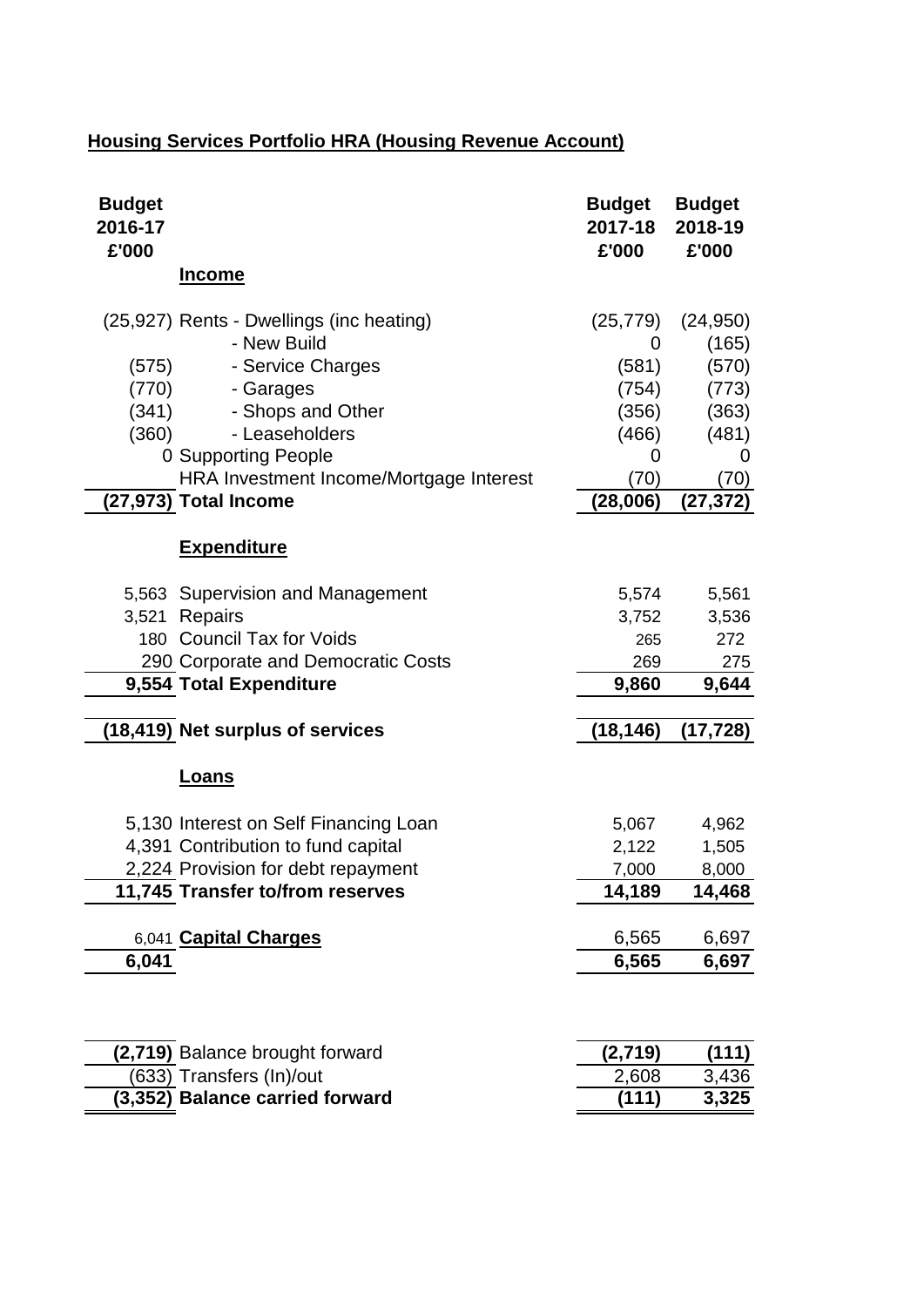## **Planning**

| <b>Budget</b>     | Cost          |                                       | <b>Budget</b> | <b>Forecast</b> |                              |
|-------------------|---------------|---------------------------------------|---------------|-----------------|------------------------------|
| 2016-17           | <b>Centre</b> | <b>Direct Services</b>                | 2017-18       | 2018-19         |                              |
| £                 |               |                                       | £             | £               |                              |
| 356,140           | 1110          | <b>Chief Executive</b>                | 334,660       | 334,660         |                              |
| 69,370            | 1257          | Strategic Partnership                 | 0             |                 | 0 now Community & Engagement |
| 160               | 4505          | Street naming & numbering             | (13,980)      | (13,980)        |                              |
| 413,530           | 4510          | <b>Building Control</b>               | 116,520       | 116,520         |                              |
| 753,640           | 4520          | Spatial Planning                      | 817,150       | 817,150         |                              |
| 1,379,820         | 4530          | Development Management                | 1,458,230     | 1,372,500       |                              |
| 114,600           | 4550          | Design & Conservation                 | 105,040       | 105,040         |                              |
| 31,800            | 4570          | <b>Planning Appeals</b>               | 31.820        | 31,820          |                              |
| 182,370           | 4580          | Landscape & Graphic Design            | 123,180       | 123,180         |                              |
| 3,301,430         |               | <b>Net Budget</b>                     | 2,972,620     | 2,886,890       |                              |
|                   |               | Funding from General Fund balance and |               |                 |                              |
| <u>(424,61</u> 0) |               | <b>Earmarked Reserve</b>              | (103,550)     |                 | $(37,820)$ 4530; 4580; 4570; |
|                   |               | Net Budget for Planning &             |               |                 |                              |
| 2,876,820         |               | <b>Conservation Portfolio</b>         | 2,869,070     | 2,849,070       |                              |
|                   |               |                                       |               |                 |                              |
|                   |               | Costs reallocated to other services   |               |                 |                              |
| 86,660            | 1255          | Policy and Partnership                | 225,100       | 225,100         |                              |
| 274,340           | 1590          | Communications and Web Development    | 286,830       | 286,830         |                              |
| 511,430           | 4500          | <b>Planning Technical Support</b>     | 481,880       | 481,880         |                              |
| 199,880           | 5526          | Programme Management                  | 207,330       | 207,330         |                              |
| 307,800           | 6410          | Landscape, Architect, Arborists       | 322,120       | 255,650         |                              |
| 1,380,110         |               |                                       | 1,523,260     | 1,456,790       |                              |
| (55, 830)         |               | Funding from General Fund balance     | (124, 970)    |                 | (70,050) 4500; 6410          |
| (1,380,110)       |               | Recharge to other services            | (1,523,260)   | (1,456,790)     |                              |
| (55,830)          |               |                                       | (124,970)     | (70,050)        |                              |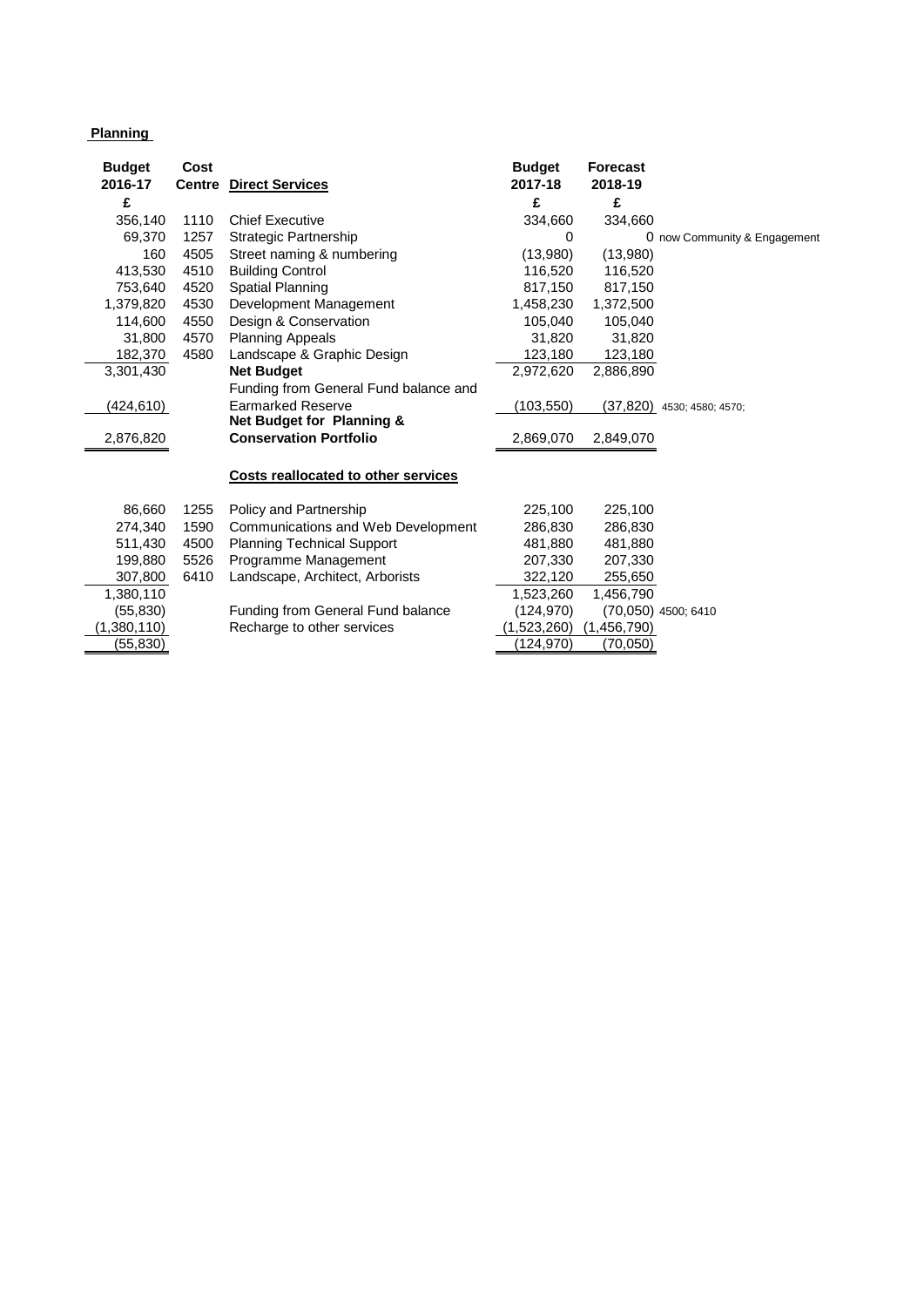# **Chair Cabinet Resources (Direct)**

| <b>Budget</b><br>2016-17 | Cost<br><b>Centre</b> | <b>Direct Services</b>                     | <b>Budget</b><br>2017-18 | <b>Forecast</b><br>2018-19 |           |
|--------------------------|-----------------------|--------------------------------------------|--------------------------|----------------------------|-----------|
| £                        |                       |                                            | £                        | £                          |           |
| 0                        | 1262                  | <b>Business Improvement District</b>       | 0                        | $\mathbf{0}$               |           |
| 32,350                   | 3520                  | <b>External Audit</b>                      | 33,210                   | 33,210                     |           |
| 954,920                  | 3540                  | Democratic Represent & Management          | 1,020,610                | 896,910                    |           |
| (426, 330)               | 5000                  | <b>Corporate Property</b>                  | (288, 450)               | (238, 450)                 |           |
| (13,600)                 | 5005                  | Sandridge Gate Business Centre             | (180, 330)               | (180, 330)                 |           |
| 25,780                   | 5007                  | <b>Voluntary Sector</b>                    | 0                        |                            | 0 now C&E |
| 607,170                  | 5010                  | Non departmental general costs             | 298,070                  | 298,070                    |           |
| 70,000                   | 5011                  | <b>Interest on Balances</b>                | 70,000                   | 70,000                     |           |
| 902,100                  | 5012                  | Minimum Revenue Provision                  | 1,701,000                | 2,375,000                  |           |
| 14,520                   | 5025                  | <b>Corporate Costs</b>                     | 51,970                   | 51,970                     |           |
| (44, 440)                | 5035                  | <b>Business Rates</b>                      | (44, 340)                | (44, 340)                  |           |
| 784,680                  | 5040                  | <b>Council Tax</b>                         | 778,680                  | 772,680                    |           |
| 162,770                  | 5047                  | <b>Council Tax Localisation</b>            |                          |                            |           |
| 50,310                   | 5062                  | <b>Local Services Hub</b>                  | 31,610                   | 31,610                     |           |
| 3,120,230                |                       | <b>Net Budget</b>                          | 3,472,030                | 4,066,330                  |           |
| (60,000)                 | 3530                  | General - contrib from general balances    | O                        |                            |           |
| (38, 780)                |                       | Funding from General Fund balance          | (387, 250)               | (60,000)                   |           |
| 3,021,450                |                       | <b>Net Budget for Resources (Direct)</b>   | 3,084,780                | 4,006,330                  |           |
|                          |                       | <b>Costs reallocated to other services</b> |                          |                            |           |
| 36,270                   | 5030                  | <b>Recovery Administration</b>             | (1, 510)                 | (1, 510)                   |           |
| (36, 270)                |                       | Recharge to other services                 | 1,510                    | 1,510                      |           |
|                          |                       |                                            | 0                        |                            |           |
|                          |                       |                                            |                          |                            |           |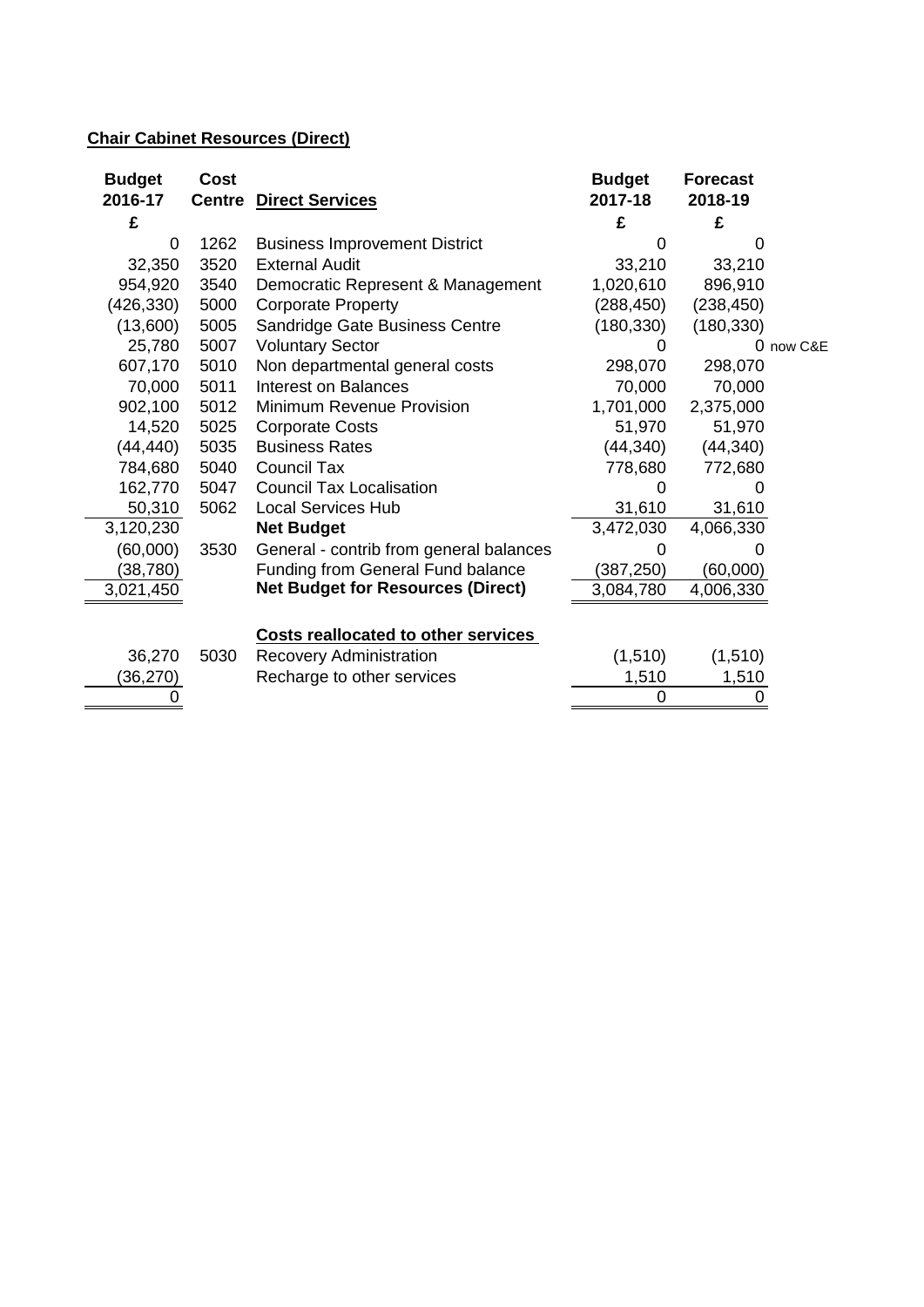# **Chair Cabinet Resources (Support)**

| <b>Budget</b> | Cost          |                                            | <b>Budget</b> | <b>Forecast</b> |               |
|---------------|---------------|--------------------------------------------|---------------|-----------------|---------------|
| 2016-17       | <b>Centre</b> | <b>Direct Services</b>                     | 2017-18       | 2018-19         |               |
| £             |               |                                            | £             | £               |               |
| 0             | 1587          | Christmas Lights                           | 33,970        | 33,970          |               |
| (11,900)      | 5523          | Service Improvement Project                | 377,750       | 20,350          |               |
| 218,750       | 5530          | Revenue funding for capital (IT)           |               |                 |               |
| 206,850       |               | <b>Net Budget</b>                          | 411,720       | 54,320          |               |
| 0             |               | Less funding from reserves                 | 0             | 0               |               |
|               |               | <b>Net Budget for Resources (Support)</b>  |               |                 |               |
| 206,850       |               | <b>Portfolio</b>                           | 411,720       | 54,320          |               |
|               |               | <b>Costs reallocated to other services</b> |               |                 |               |
| 184,110       | 3500          | <b>Internal Audit</b>                      | 189,090       | 189,090         |               |
| 868,230       | 5500          | <b>Central Offices</b>                     | 762,980       | 762,980         |               |
| 241,610       | 5505          | <b>HR Support Services</b>                 | 239,350       | 239,350         |               |
| 131,770       | 5510          | Postage Holding Account                    | 138,330       | 138,560         |               |
| 100,370       | 5512          | <b>Print Central Code</b>                  | 104,960       | 106,060         |               |
| 69,240        | 5515          | <b>Telephone Switchboard</b>               | 74,790        | 74,790          |               |
| 757,610       | 5525          | <b>Customer Service Centre</b>             | 752,680       | 752,680         |               |
| 316,980       | 5528          | GIS and Corporate Gazetteer                | 348,490       | 348,490         |               |
| 429,680       | 5530          | <b>Information Technology Service</b>      | 599,450       | 549,450         |               |
| 232,360       | 5535          | <b>Office Services</b>                     | 213,560       | 213,560         |               |
| 1,136,390     | 5550          | <b>Financial Services</b>                  | 1,182,450     | 1,182,450       |               |
| 130,630       | 5555          | Procurement                                | 0             |                 | 0 now Housing |
| 532,040       | 5560          | Property & Asset Management                | 542,870       | 542,870         |               |
| 446,180       | 5565          | Human Resources                            | 506,690       | 487,910         |               |
| 35,000        | 5568          | Apprenticeships                            | 35,000        | 35,000          |               |
| 339,780       | 5570          | <b>IT Management Services</b>              | 0             | 0               |               |
| 0             | 5572          | <b>IT Management Services</b>              | 0             | $\Omega$        |               |
| 5,951,980     |               |                                            | 5,690,690     | 5,623,240       |               |
| (6,780)       |               | Funding from General Fund balance          | (45,060)      | (26, 280)       | 5565          |
| (5,945,200)   |               | Recharge to other services                 | (5,690,690)   | (5,623,240)     |               |
| (6,780)       |               |                                            | (45,060)      | (26, 280)       |               |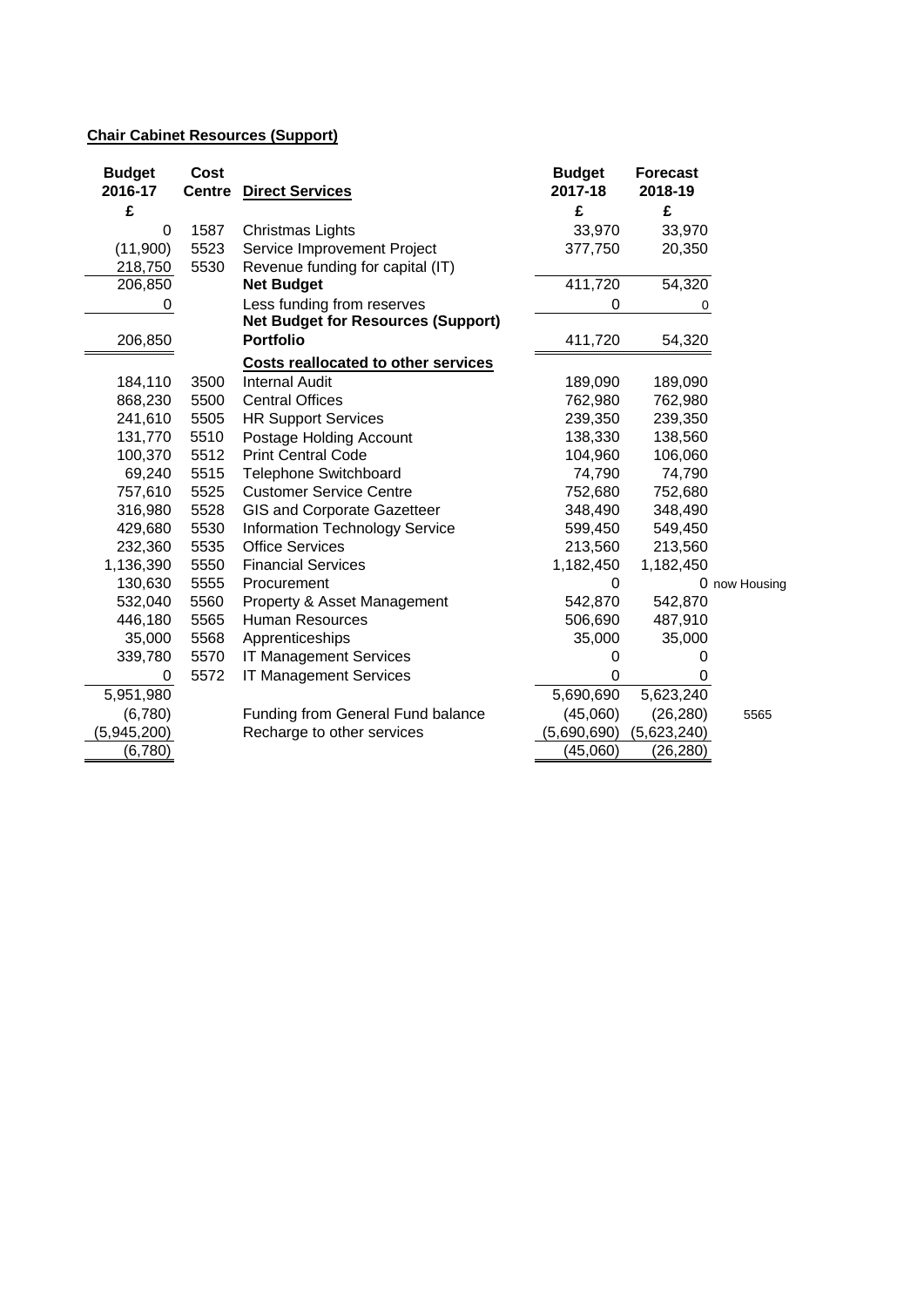## **SPORT, LEISURE & HERITAGE PORTFOLIO**

| <b>Budget</b> | Cost |                                             | <b>Budget</b> | <b>Forecast</b> |                  |
|---------------|------|---------------------------------------------|---------------|-----------------|------------------|
| 2016-17       |      | <b>Centre Direct Services</b>               | 2017-18       | 2018-19         |                  |
| £             |      |                                             | £             | £               |                  |
| 270,230       | 2500 | Leisure Management Contract                 | 146,890       | 264,050         |                  |
| 36,910        | 2505 | St Albans Arts Sports & Health              | 41,940        | 41,940          |                  |
| 339,700       | 2510 | Leisure Administration                      | 0             |                 | 0 Now in Housing |
| 179,540       | 2705 | <b>Sports Administration</b>                | 194,630       | 194,630         |                  |
| (8,050)       | 2710 | Harpenden Indoor Bowls Rink                 | (8, 130)      | (8, 130)        |                  |
| (131, 510)    | 2715 | Westminster Lodge Leisure Centre            | (550, 990)    | (490, 160)      |                  |
| 28,520        | 2720 | Verulamium Running Track                    | 9,500         | 9,500           |                  |
| 0             | 2721 | <b>Athletics track Dev</b>                  | 94,090        | 94,090          |                  |
| 77,130        | 2725 | Harpenden Swimming Pool                     | 112,270       | 112,270         |                  |
|               | 2726 | Harpenden LC                                | 94,090        | 94,090          |                  |
| 86,990        | 2730 | Harpenden Sports Centre                     | 127,040       | 127,040         |                  |
| 60,120        | 2735 | Leisure Buildings General                   | 113,940       | 113,940         |                  |
| 235,980       | 2745 | <b>Batchwood Tennis Centre</b>              | 179,370       | 179,370         |                  |
| (2,510)       | 2750 | <b>Batchwood Golf Course</b>                | (4,290)       | (4,290)         |                  |
| 0             | 2755 | <b>London Colney Recreation Centre</b>      | 0             | 0               |                  |
| 165,150       | 2756 | <b>Cotlandswick Leisure Centre</b>          | 101,220       | 101,220         |                  |
| 281,440       | 2920 | Alban Arena                                 | 91,090        | 91,090          |                  |
| 40,880        | 2930 | <b>Maltings Arts Theatre</b>                | 39,130        | 39,130          |                  |
| 20,850        | 2940 | Harpenden Public Hall                       | 40,330        | 40,330          |                  |
| 9,530         | 2950 | Marlborough Club                            | 8,700         | 8,700           |                  |
| 81,620        | 3000 | Arts Development                            | 61,940        | 49,940          |                  |
|               |      | <b>Town Hall</b>                            |               |                 |                  |
| 18,540        | 3004 |                                             | 10,020        | 10,020          |                  |
| 498,320       | 3012 | Heritage Administration                     | 549,990       | 481,490         |                  |
| 102,800       | 3016 | Verulamium Museum                           | 93,030        | 93,030          |                  |
|               | 3017 | <b>Museum Trans Framework</b>               | 0             | 0               |                  |
|               | 3018 | New Museum & Galleries Project              | 10            | 10              |                  |
|               | 3019 | <b>NMG Project Support Costs</b>            | 0             | 0               |                  |
| 13,300        | 3020 | Museum of St Albans                         | 29,080        | 14,810          |                  |
| 86,620        | 3021 | New Museum & Gallery Salaries               | 181,300       | 229,520         |                  |
|               | 3022 | <b>MoSTA Artist in Residence</b>            | 430           | 430             |                  |
| 7,790         | 3024 | <b>Historic Buildings</b>                   | 41,890        | 41,890          |                  |
| 63,710        | 3028 | Field Archaeology                           | 61,680        | 61,680          |                  |
| 7,310         | 3032 | Conservation                                | 7,100         | 7,100           |                  |
| 86,170        | 3036 | Curatorial                                  | 106,550       | 106,550         |                  |
| 16,960        | 3040 | Design & Display                            | 17,130        | 17,130          |                  |
|               | 3048 | Education                                   | (15, 240)     | (15, 240)       |                  |
| 2,860         | 3052 | <b>Finds Liaison</b>                        | 5,280         | 5,280           |                  |
| 98,080        | 3062 | <b>Tourist Information Centre</b>           | 1,730         | 1,730           |                  |
| 350,000       |      | <b>Contribution to Earmarked Reserve</b>    |               |                 |                  |
| 71,980        |      | <b>Contribtions to General Fund balance</b> | 72,700        | 72,700          |                  |
|               |      | Funding from General Fund balance           | (68, 500)     |                 | 0 2715;3012      |
| 3,196,960     |      |                                             | 1,986,940     | 2,186,880       |                  |
|               |      |                                             |               |                 |                  |

**Costs reallocated to other services**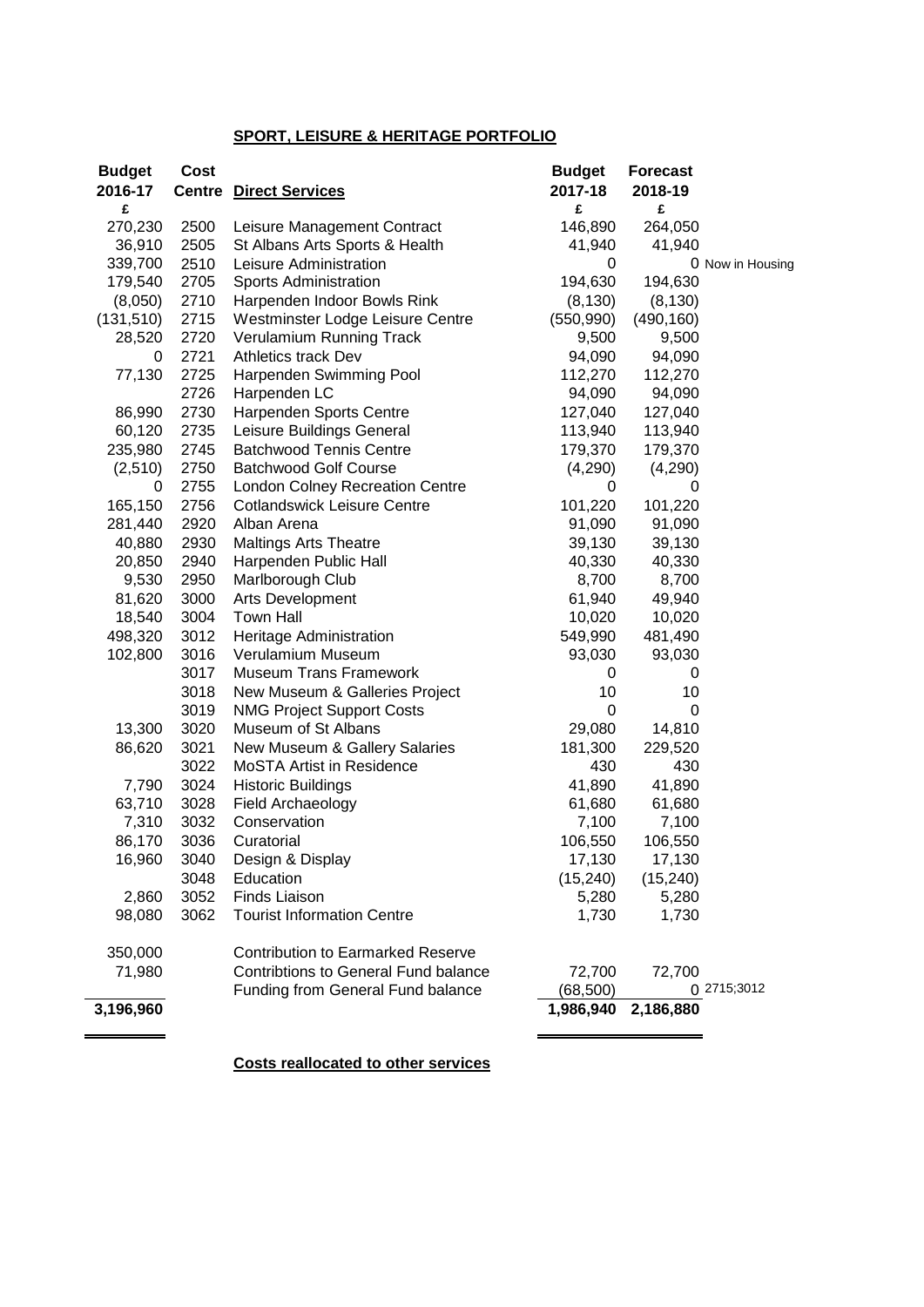#### **Capital Budget 2016-17 to 2019-20**

| <b>Capital Scheme</b>                                                         | Prior year spend     | <b>Revised capital</b><br>budget 2016-17 | 2017-18             | Revised Revised 2018/19 Revised 2019/20 |                   |
|-------------------------------------------------------------------------------|----------------------|------------------------------------------|---------------------|-----------------------------------------|-------------------|
|                                                                               | for major<br>schemes |                                          |                     |                                         |                   |
|                                                                               | £'000                | £'000                                    | £'000               | £'000                                   | £'000             |
| Jubilee Centre- cost of dilapidations                                         |                      | 7.3                                      | 0.0                 |                                         |                   |
| Cycle ways (including Green Ring)                                             |                      | 75.7                                     | 0.0                 |                                         |                   |
| Crabtree Fields Footpath and steps                                            |                      | 19.5                                     | 0.0                 |                                         |                   |
| Verulamium Park foot and cycle bridge                                         |                      | 20.0                                     | 330.0               |                                         |                   |
| <b>Westfield Recreation Ground</b>                                            |                      | 30.4                                     | 0.0                 |                                         |                   |
| <b>Bus Shelters</b>                                                           |                      | 24.0                                     | 28.4                |                                         |                   |
| Quality Partnership-Bus Network                                               |                      | 70.0                                     | 0.0                 |                                         |                   |
| <b>Traffic Management</b>                                                     |                      | 121.8                                    | 0.0                 |                                         |                   |
| City Centre Public Realm                                                      |                      | 79.0                                     | 0.0                 |                                         |                   |
| Car parking equipment in NCP operated car parks                               |                      | 20.0                                     | 0.0                 |                                         |                   |
| Legal case management system<br>Economic Development - Initiatives            |                      | 12.6<br>18.4                             | 0.0<br>0.0          |                                         |                   |
|                                                                               | 0.0                  | 498.7                                    | 358.4               | 0.0                                     | 0.0               |
|                                                                               |                      |                                          |                     |                                         |                   |
| <b>Air Quality Schemes</b>                                                    |                      | 95.5                                     | 0.0                 |                                         |                   |
| Recycling and Waste Equipment & Vehicles                                      |                      | 5,040.0                                  | 0.0                 |                                         |                   |
| (subject to award of contract to commence June                                |                      |                                          |                     |                                         |                   |
| 2016) - to be funded from contract savings                                    |                      |                                          |                     |                                         |                   |
| Grounds Maintenance equipment and vehicles                                    |                      | 1,300.0                                  | 0.0                 |                                         |                   |
| Ver. Park River Signage Project                                               |                      | 5.6                                      | 0.0                 |                                         |                   |
| Investment in Renewable Energy Technologies**                                 |                      | 9.0                                      | 0.0                 |                                         |                   |
| Environmental Projects (previously Solar PV<br>Canopies in Car Parks)         |                      | 153.0                                    | 0.0                 |                                         |                   |
| Civic Centre LED lights                                                       |                      | 47.0                                     | 0.0                 |                                         |                   |
| CNC Play area                                                                 |                      | 38.0                                     | 0.0                 |                                         |                   |
| Parish play areas                                                             |                      | 40.0                                     | 0.0                 |                                         |                   |
| Holyrood Cresent play area                                                    |                      | 82.0                                     | 0.0                 |                                         |                   |
| Victoria Playing Fields Multi Play Area                                       |                      | 44.2                                     | 0.0                 |                                         |                   |
| Longacres Play area Refurb, Ashley Ward, incl.<br>Concrete table tennis table |                      | 17.0                                     | 0.0                 |                                         |                   |
| Foxcroft Multi Play Area                                                      |                      | 44.0                                     | 0.0                 |                                         |                   |
| Greenwood Park play area                                                      |                      | 88.8                                     | 0.0                 |                                         |                   |
| Longcutt playing area Redbourn                                                |                      | 20.2                                     | 0.0                 |                                         |                   |
| CNC Clarence Park ramp & steps                                                | 0.0                  | 0.0<br>7,024.3                           | 120.0<br>120.0      | 0.0                                     | 0.0               |
|                                                                               |                      |                                          |                     |                                         |                   |
| Property & Asset Management Database                                          | 0.0                  | 27.0<br>27.0                             | 0.0<br>0.0          | 0.0                                     | 0.0               |
|                                                                               |                      |                                          |                     |                                         |                   |
| Abbey View redevelopment                                                      |                      | 100.0                                    | 0.0                 |                                         |                   |
| Harpenden Leisure & Cultural development                                      |                      | 400.0                                    | 3,800.0             | 8,000.0                                 | 5,728.0           |
| New Museum and Galleries project Phase 2-                                     | 399.7                | 1,373.4                                  | 4,888.8             | 155.5                                   |                   |
| Construction and Implementation                                               |                      |                                          |                     |                                         |                   |
| <b>MOSTA</b> development<br>Programme management and other capital            | 180.0                | 821.0                                    | 4,700.0             |                                         |                   |
| costs (museums)                                                               |                      | 164.0                                    | 0.0                 |                                         |                   |
| Leisure & Heritage Buildings - Enhancement                                    |                      | 160.0                                    | 0.0                 |                                         |                   |
| Town Hall Public Conveniences                                                 |                      | 140.0                                    | 0.0                 |                                         |                   |
| Leis Bldgs-Cond Survey Refurb                                                 |                      | 115.1                                    | 0.0                 |                                         |                   |
|                                                                               | 724.1                | 3,273.5                                  | 13,388.8            | 8,155.5                                 | 5,728.0           |
| Civic Centre Opportunity Site*                                                |                      | 0.0                                      | 20,000.0            | 25,000.0                                | 30,000.0          |
| Capital budget for major contracts (to be                                     |                      | 0.0                                      | 1,610.0             | 0.0                                     | 0.0               |
| funded from contract savings)                                                 |                      |                                          |                     |                                         |                   |
| Harpenden Sports Centre equipment                                             |                      | 50.0                                     | 0.0                 | 0.0                                     | 0.0               |
| Invest to save projects                                                       |                      | 100.0                                    | 5,000.0             | 5,000.0                                 | 5,000.0           |
|                                                                               | 0.0                  | 150.0                                    | 26,610.0            | 30,000.0                                | 35,000.0          |
|                                                                               | 724.1                | 10,973.5                                 | 40,477.2            | 38,155.5                                | 40,728.0          |
| <b>Funded By:</b>                                                             |                      |                                          |                     |                                         |                   |
| Section 106                                                                   |                      | 741.6                                    | 160.8               | 0.0                                     | 78.0              |
| anue contribution to capital/funded from reserves                             |                      | 507.5                                    | 0.0                 | 0.0                                     | $0.0\,$           |
| <b>Capital Receipts</b>                                                       |                      | 0.0                                      | $0.0\,$             | 8,042.0                                 | $0.0\,$           |
| Other grants and contributions<br>Prudential borrowing                        |                      | 881.3<br>8,843.1                         | 3,012.1<br>37,304.4 | 613.5<br>29,500.0                       | 500.0<br>40,150.0 |
| Total                                                                         |                      | 10,973.5                                 | 40,477.2            | 38,155.5                                | 40,728.0          |
|                                                                               |                      |                                          |                     |                                         |                   |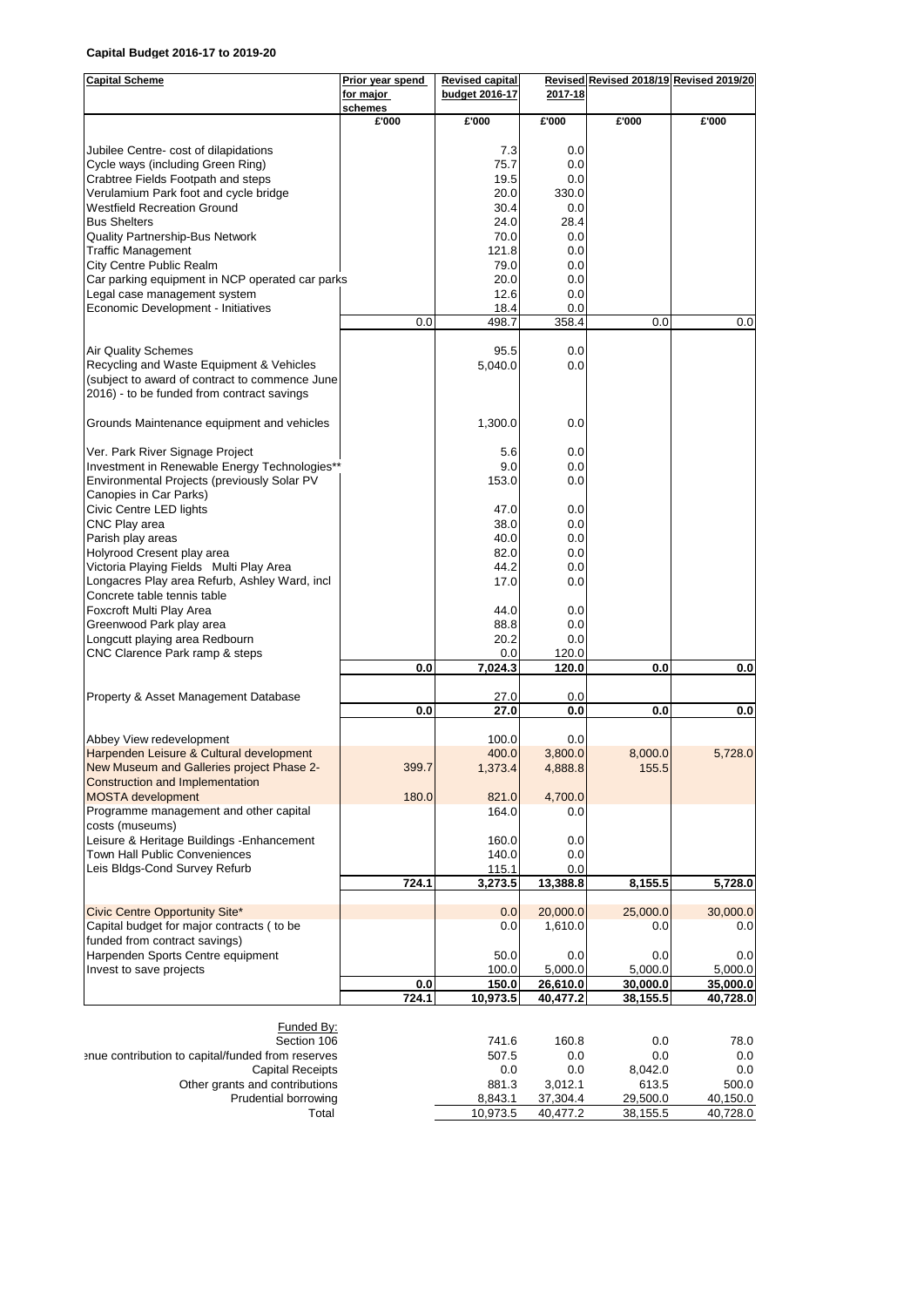|                                  | 2017/18 | 2018/19 | 2019/20 |
|----------------------------------|---------|---------|---------|
|                                  | £'000   | £'000   | £'000   |
| <b>Dwellings Major Contracts</b> | 3,602   | 3,258   | 2,958   |
| <b>Planned Improvements</b>      | 930     | 855     | 905     |
| Reactive                         | 974     | 974     | 974     |
| Planned developments             | 862     | 2,916   | 54      |
| <b>Total HRA</b>                 | 6,368   | 8,003   | 4,891   |
| <b>Other Works</b>               |         |         |         |
| <b>Affordable Housing</b>        | 6,467   | 7,871   | 7,364   |
| <b>DFG</b>                       | 700     | 700     | 700     |
| <b>Non-HRA Stock</b>             | 185     | 190     | 195     |
| <b>Total HIP</b>                 | 13,720  | 16,764  | 13,150  |
| <b>Funding</b>                   |         |         |         |
| Revenue                          | 6,368   | 8,003   | 4,891   |
| <b>DFG</b>                       | 700     | 700     | 700     |
| <b>General Receipts</b>          | 4,712   | 5,700   | 5,350   |
| 1-4-1 Receipts                   | 1,940   | 2,361   | 2,209   |
| Total                            | 13,720  | 16,764  | 13,150  |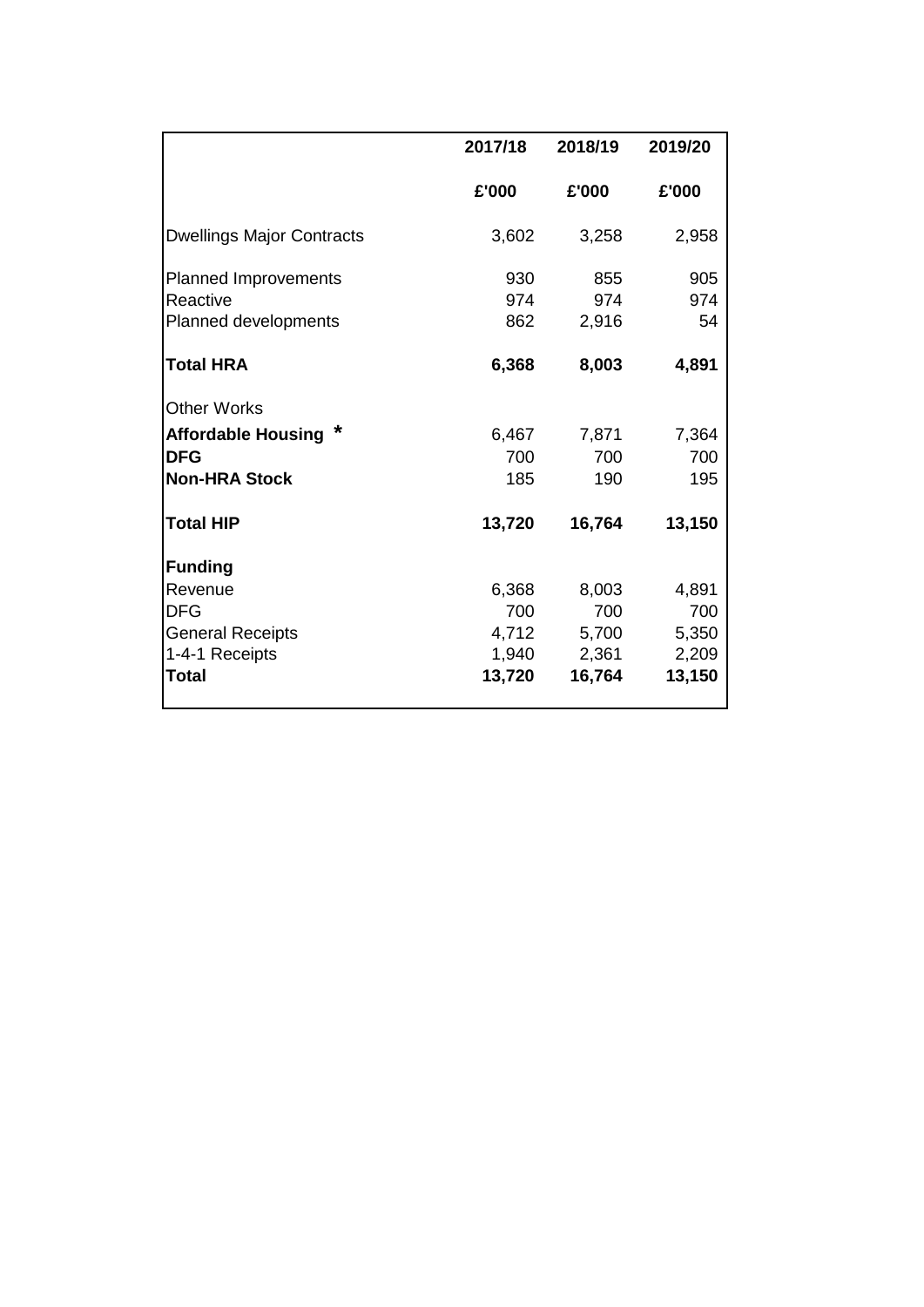| <b>COUNCIL TAX RATES 2017/18 ANALYSED OVER VALUATION BANDS AND AREAS</b> |           |           |          |           |          |          |            |            |           |            |                |
|--------------------------------------------------------------------------|-----------|-----------|----------|-----------|----------|----------|------------|------------|-----------|------------|----------------|
|                                                                          | St Albans | Harpenden | Colney   | Harpenden | London   |          |            |            |           | Wheathamp- | <b>TOTAL/</b>  |
|                                                                          | City      | Town      | Heath    | Rural     | Colney   | Redbourn | St Michael | St Stephen | Sandridge | stead      | <b>AVERAGE</b> |
| <b>COUNCIL TAX BASE</b>                                                  | 24,693    | 13,905    | 2,378    | 231       | 3,388    | 2,326    | 284        | 6,295      | 4,738     | 2,934      | 61,172         |
|                                                                          |           |           |          |           |          |          |            |            |           |            |                |
| <b>COUNCIL TAX RATES</b>                                                 | £         | £         | £        | £         | £        | £        | £          | £          | £         | £          | £              |
| Band 'A' (Band 'D' x 6/9)                                                | 1,053.75  | 1,087.86  | ,081.55  | 1,045.97  | 086.00,  | 1,103.00 | 1,045.25   | 1,084.37   | 1,079.51  | 1,093.63   | 1,076.09       |
| Band 'B' (Band 'D' x 7/9)                                                | 1,229.37  | 1,269.18  | ,261.80  | ,220.30   | ,267.00  | 1,286.82 | 1,219.46   | 1,265.09   | 1,259.43  | 1,275.89   | 1,255.44       |
| Band 'C' (Band 'D' x 8/9)                                                | 1,405.00  | 1.450.49  | .442.07  | .394.63   | .448.01  | 1.470.67 | 1,393.67   | 1,445.82   | 1,439.35  | 1,458.18   | 1,434.79       |
| Band 'D'                                                                 | 1,580.62  | 1,631.80  | .622.32  | ,568.96   | ,629.01  | 1,654.49 | 567.88     | 1,626.55   | 1,619.27  | 1,640.44   | 1,614.13       |
| Band 'E' (Band 'D' x 11/9)                                               | 1,931.87  | 1,994.42  | ,982.84  | 1.917.62  | ,991.02  | 2,022.16 | 1,916.30   | 1,988.01   | 1,979.11  | 2,004.99   | 1,972.83       |
| Band 'F' (Band 'D' x 13/9)                                               | 2,283.12  | 2,357.05  | 2,343.36 | 2,266.28  | 2,353.03 | 2,389.83 | 2,264.72   | 2,349.47   | 2,338.96  | 2,369.53   | 2,331.53       |
| Band 'G' (Band 'D' x 15/9)                                               | 2,634.37  | 2,719.66  | 2,703.87 | 2,614.93  | 2.715.01 | 2.757.49 | 2,613.13   | 2,710.92   | 2,698.78  | 2,734.07   | 2,690.22       |
| Band 'H' (Band 'D' x 18/9)                                               | 3,161.24  | 3.263.60  | 3.244.64 | 3.137.92  | 3.258.02 | 3.308.98 | 3.135.76   | 3,253.10   | 3,238.54  | 3.280.88   | 3,228.27       |